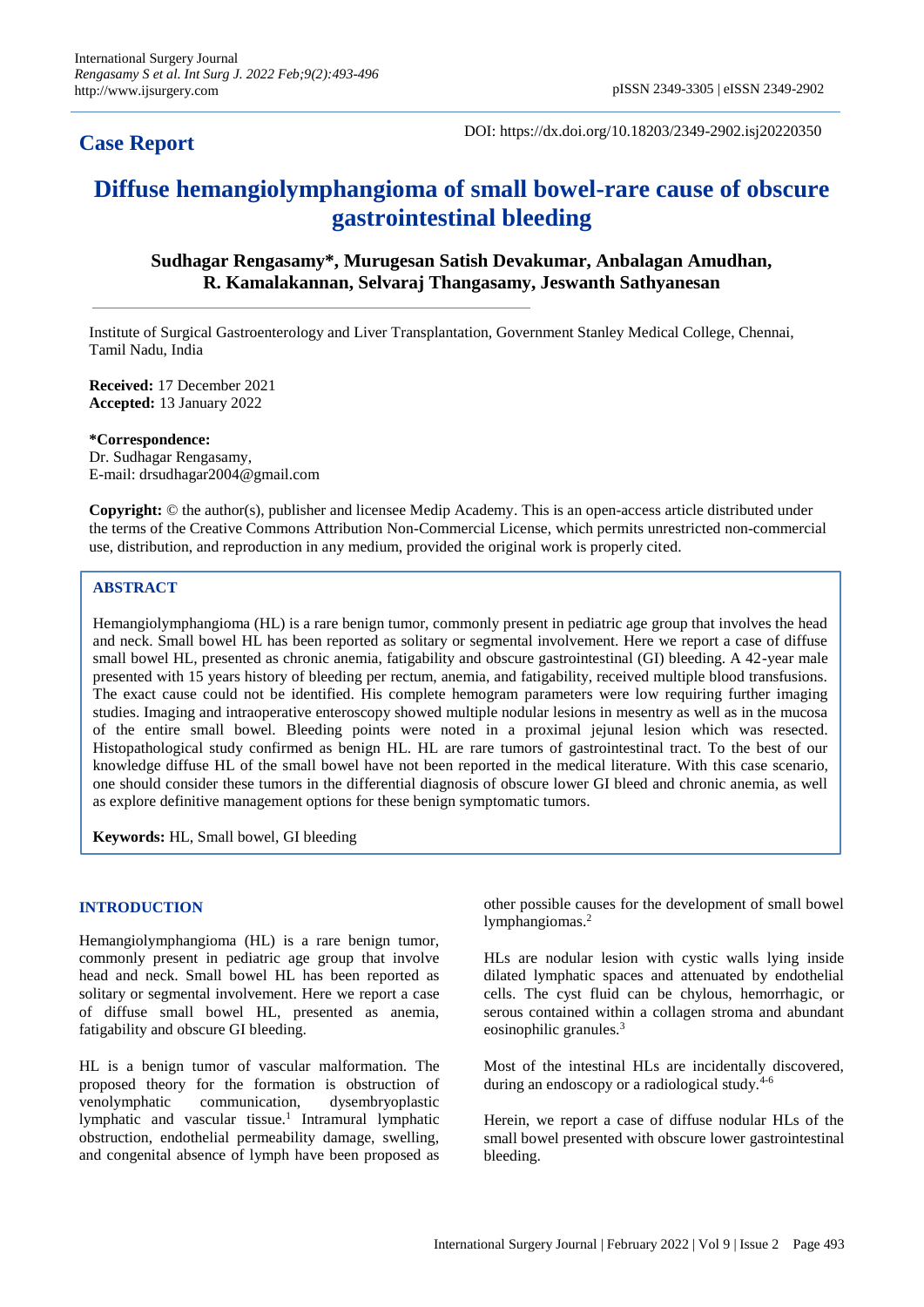#### **CASE REPORT**

A 42-year-old male presented with easy fatigability and occasional bleeding per rectum. He was evaluated several times in various hospitals, received multiple blood transfusions, but exact cause couldn't be identified. He underwent hemorrhoidectomy 10 years ago. In 2019 he was admitted with massive bleeding per rectum, severe anemia and congestive cardiac failure. On examination he was pale, no clubbing, and no generalized lymphadenopathy. Per abdomen examination revealed exaggerated bowel sounds otherwise unremarkable. Per rectal examination showed bleeding. Upper GI scopy showed pale gastric mucosa. Colonoscopy showed a polyp in ascending colon which was not actively bleeding and terminal ileitis. CECT abdomen revealed contrast extravasation near ileum. RBC tagged Technetium 99m isotope scan showed blood pooling near ileum. On laparotomy there was multiple submucosal nodular lesions in the small bowel and Meckel's diverticulum. Intraoperative enteroscopy revealed multiple mucosal nodular lesions in small bowel. Since there was no active bleeding on enteroscopy and preoperative investigations (CECT+ isotope scan) showed bleeding from the region of ileum, Meckel's diverticulectomy and incisional biopsy from mesenteric nodular lesion was done. Biopsy from mesenteric nodular lesion reported as fibromatous tissue. Postoperatively he developed hemorrhagic ascites with chyle and bleeding per rectum. Repeat CECT abdomen showed prominent mucosal folds in jejunum and multiple small nodular lesion seen in jejunal lumen and mesentry with gross ascites (Figure 1 and 2).



**Figure 1: CECT abdomen with oral contrast (Axial section) showed prominent mucosal folds in jejunum and multiple small nodular lesions seen in jejunum (arrow) and gross ascites.**



#### **Figure 2: CECT coronal section revealed multiple mesentric nodular lesion (arrow) along with mucosal nodules in small bowel.**

Based on previous intraoperative findings and present CT report, experts were consulted and collectively diagnosis of HL was made. It was decided to do re-laparotomy and intraoperative enteroscopy. On relaparotomy there was multiple nodular lymphangiomatous lesion present in mesenteric border of small bowel. Three liters of hemorrhagic ascites with chyle drained. Bleeding points noted in proximal jejunum intra-luminally on enteroscopy. The Whole mesentery and mesenteric side of the small bowel were studded with nodular yellow HL tous lesion (Figure 3). Proximal 50 cm of jejunum was resected and end-end anastomosis was done (Figure 4).



**Figure 3: Intraoperative image of multiple mesenteric nodules.**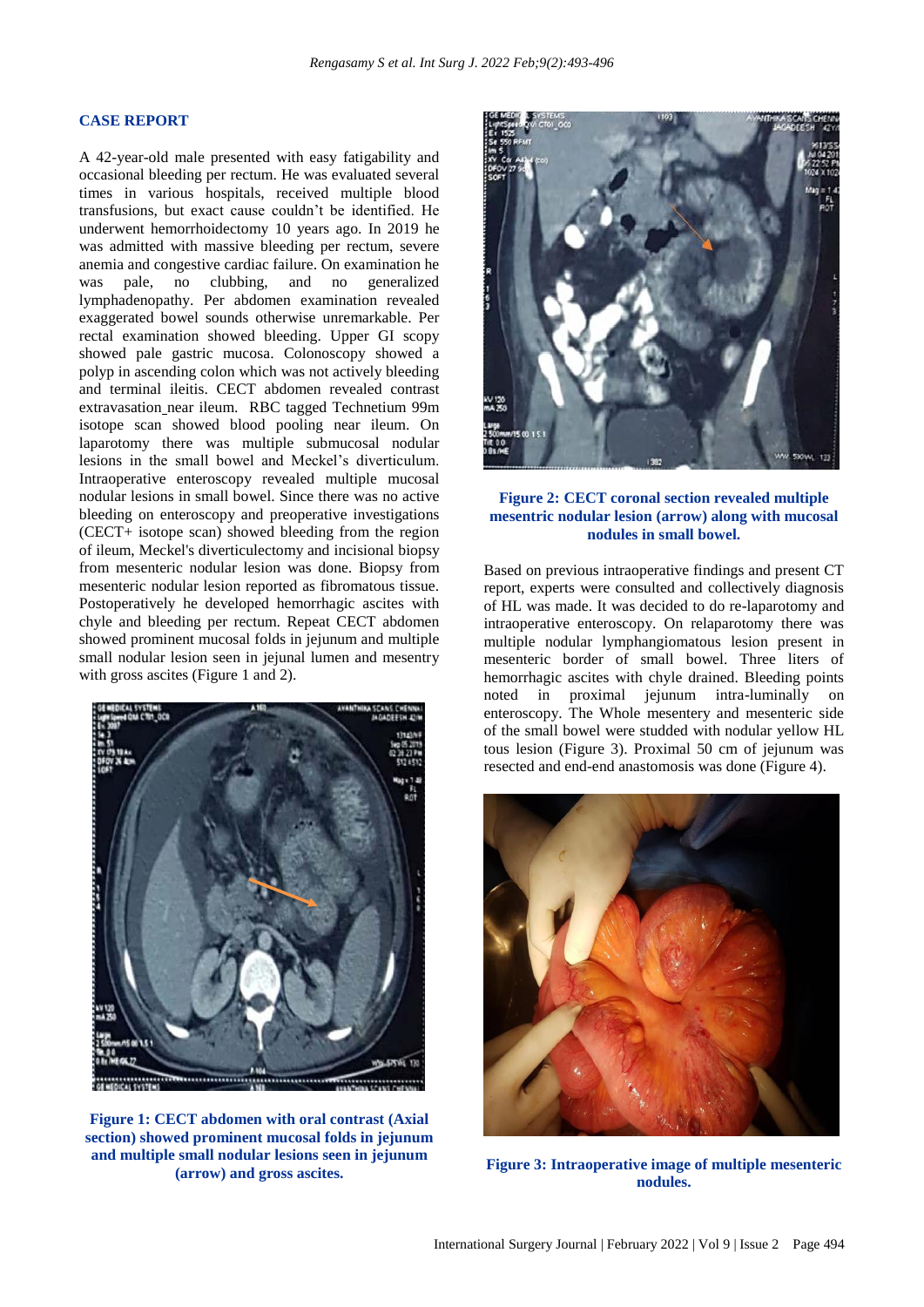

### **Figure 4: Resected jejunal specimen of multiple submucosal nodules suggestive of HL.**

Feeding vessel of rest of HLs were ligated without compromising viability of small bowel. Final histopathology report showed sub serosal and focally in submucosal multiple closely packed thin-walled dilated vascular channels of variable size, lined by flat endothelial cells. Lumen shows serous fluid and hemorrhage with intervening areas shows congested vessels, adipose tissue, fibromuscular tissue and lymphoid aggregates as benign vascular lesion suggestive of HL (Figure 5). No evidence of malignancy found. Postoperatively he developed chylous ascites which was managed conservatively with medium chain triglycerides (coconut oil). Chylous ascites settled. He remained asymptomatic till now.



**Figure 5: Biopsy of resected jejunum shows serosal and sub-mucosal thin-walled dilated vascular channels of variable size, lined by flat endothelial cells. Lumen shows serous fluid and hemorrhage with intervening areas shows congested vessels, adipose tissue, fibromuscular tissue and lymphoid aggregates as benign vascular lesion suggestive of HL.**

#### **DISCUSSION**

HLs is a very rare benign tumor with incidence varies from 1.2 to 2.8 per 1000 newborns, and no gender predilection.<sup>1</sup> HL can be of primary which is congenital malformation of vascular and lymphatic system, or secondary to injury of lymphatic vessels following trauma or operation, which induces inadequate lymph fluid drainage. On gross morphology it can be classified as cystic or cavernous lesion. Microscopically, the tumor consists of multiple closely packed thin-walled dilated vascular channels lined by flat endothelial cells and lymphatics. In small bowel HLs, submucosal and subserosal vascular and lymphatic network is affected, with many dilated, thin-walled and irregular blood and lymph fluid filled spaces, mainly located within mucosa, submucosa as well as in mesenteric vascular channels.

HLs of small bowel may present as intermittent moderate to massive painless lower GI bleeding which complicate as anemia and easy fatigability. Clinical examination are usually remains elusive. Upper GI scopy and colonoscopy should be done to rule out accessible causes of GI bleeding. CT or MRI are useful in identifying the source of bleed and possible site of the lesion. However, it is very difficult to diagnose preoperatively.

Complete resection is the definitive treatment for solitary or segmental involvement of bowel. In case of diffuse involvement of small intestine, actively bleeding segment of intestine can be resected and rest of the lesion can be managed by ligating the feeding vessel without compromising the vascularity of bowel. Other nonsurgical options include sclerotherapy, electrocautery, radium implantation, cryosurgery and laser therapy can be tried to control bleeding, but these may only result in temporary clinical outcomes.7,8 Angiographic embolization can also be applied in case of solitary lesion with feeding vessel. Medical management like steroids, hormones may be tried for regression of tumor, but often not effective.

#### **CONCLUSION**

HL s are rare tumors of gastrointestinal tract. To the best of our knowledge diffuse HLs of small bowel has not been reported in the medical literature. With this case scenario, one should consider these tumors in the differential diagnosis of obscure lower GI bleed and chronic anemia, as well as explore definitive management options for these benign symptomatic tumors.

#### **ACKNOWLEDGEMENTS**

Author would like to thanks all faculties in our institute contributed equally to writing and editing of manuscript.

*Funding: No funding sources Conflict of interest: None declared Ethical approval: Not required*